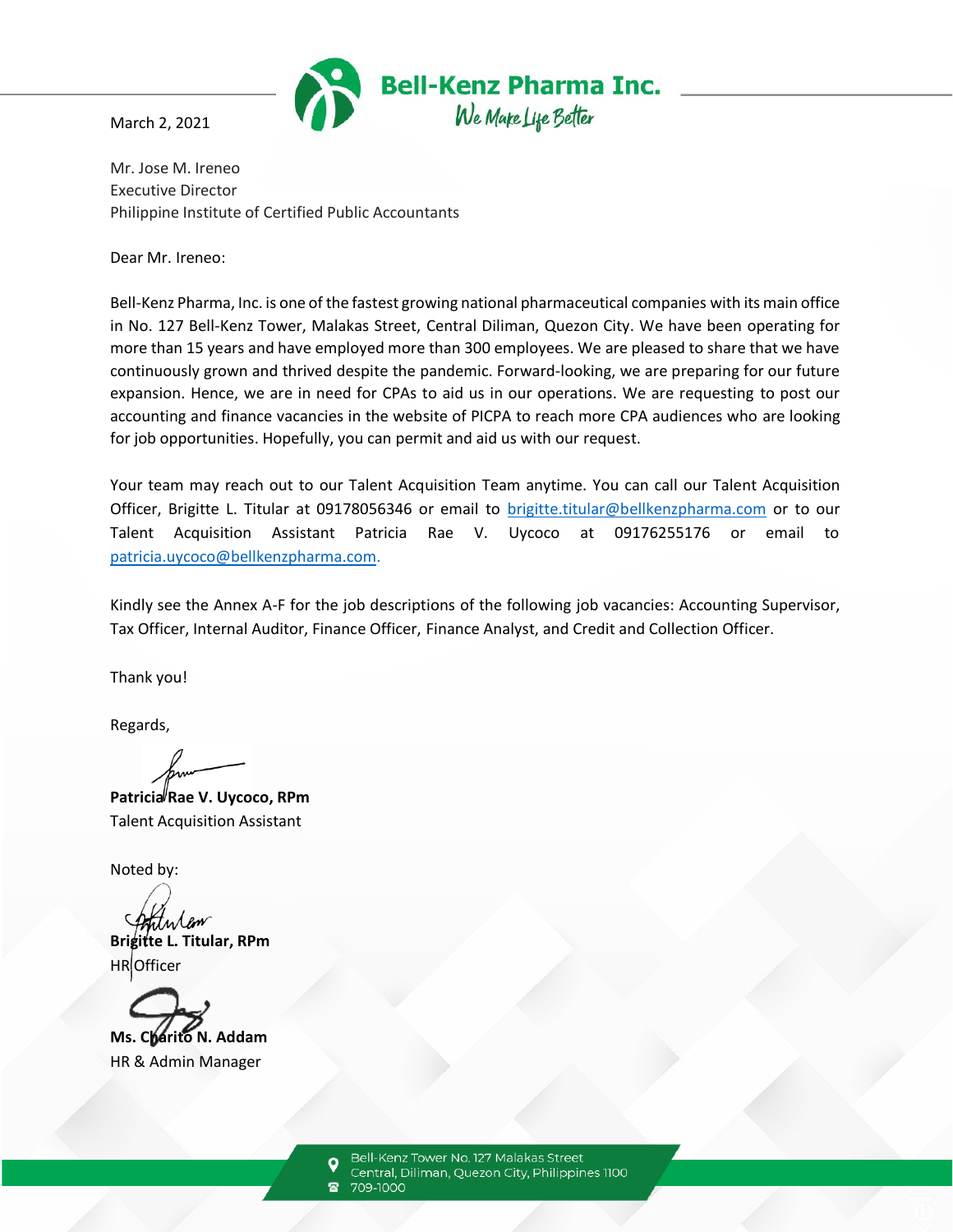

#### Annex A

#### **Accounting Supervisor**

#### Job Description

Accounting Supervisor's main responsibility is to manage the general accounting operations of the company guided by the general principles of accounting—monitoring financial processes, review of all accounting transactions, and reporting to the Finance Manager.

Qualifications:

- 4 year degree in Accountancy, Financial Accounting, Management Accounting
- 3 years experience in General Accounting
- 2 years supervisory experience in accounting
- 1 year experience related to Audit
- CPA license is required

#### Responsibilities:

- 1. ACCOUNTING FUNCTIONS
	- Ensures the timeliness and accuracy of recording and closing of books of accounts which may include review on AR and AP ledger, advances, inventories, check payments, VAT recording and others
	- Prepares month-end accrual entries and other entries related to the closing procedures.
	- · Reviews balances of accounts in the Trial Balance and recommend adjustments if needed.
	- · Monthly preparation of various financial and special reports
	- · Monitoring of program-related expenses, etc.
	- Prepares payroll based on the reports submitted by HR Department and Finance Division.
	- Updates summary of deductions related to Phone overages, loans, SSS, Pag-ibig, Medicines, etc.
	- · Prepares monthly consolidation of payroll for external reporting and reference.
	- · Validates various due accounts and timely payments such as monthly and quarterly rebates and other special sales and marketing programs.
	- · Checking and review computed Rebates.
	- · Checking and review of Expense Reports (ER) according to policy.
	- Supervises and ensures the timetable adherence and compliance to government report requirements on a monthly and quarterly basis.

#### 2. MANAGERIAL FUNCTIONS

- Manages the accounting department to ensure performance of the objectives in: Accounts Payables, General Accounting, Invoicing
- Oversees special account reconciliation
- · Analyze and checks daily accuracy and appropriateness of accounting entries; checking of sales order, payable vouchers, journal vouchers, debit memo, posting of collection, credit memo and sales return.

- Central, Diliman, Quezon City, Philippines 1100
- 709-1000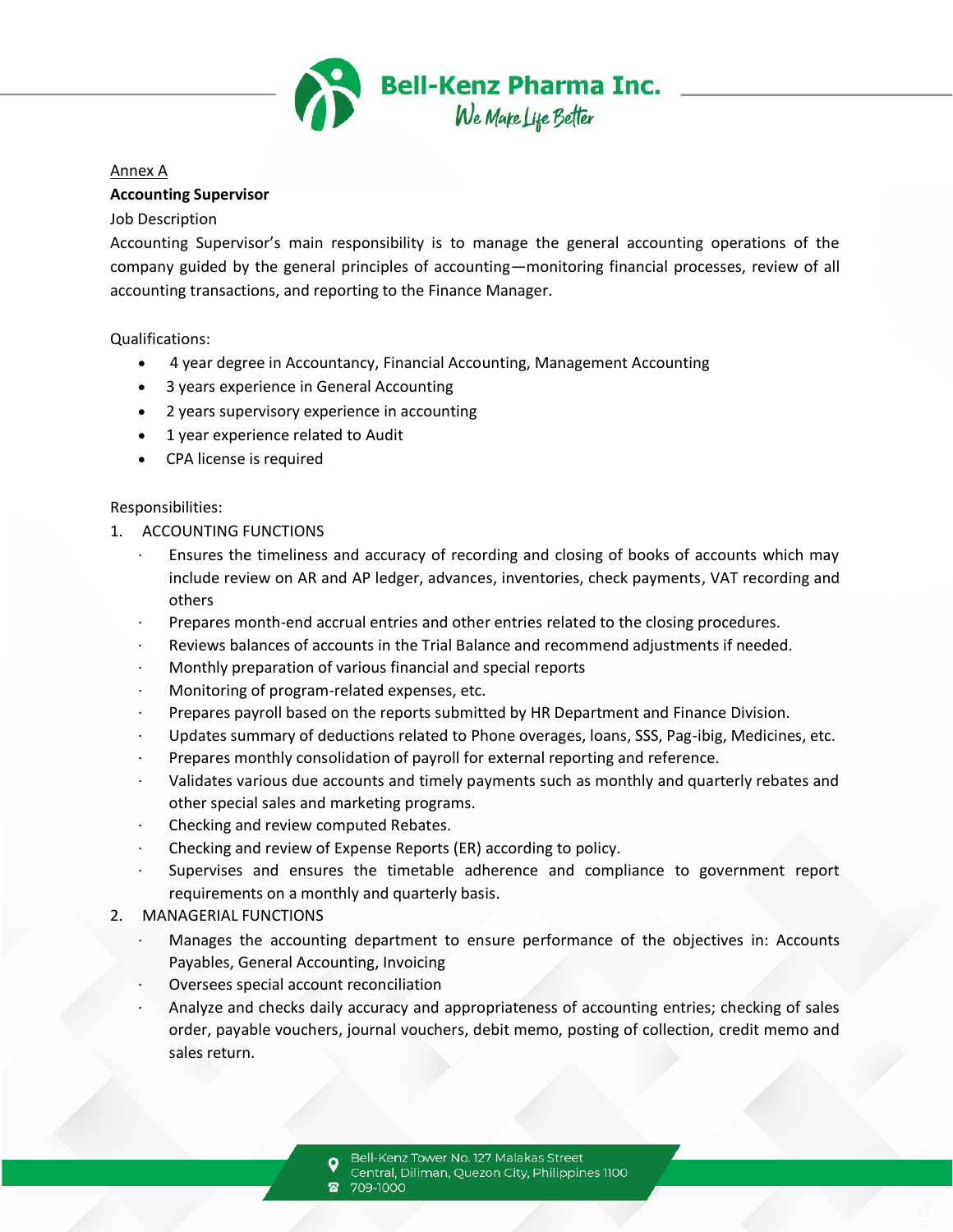

- Analyzes and develops process improvements within the department.
- 3. PEOPLE MANAGEMENT and COMPETENCY DEVELOPMENT
	- · In-charge of Performance Management; Handles the Team in compliance with all accounting procedures that should lead to a great performance as reflected on their individual Key Performance Indicator;
	- · Coaches and mentors, develops cross training activity, identifies Training Needs and recommends continuing education program of accounting personnel;
	- · Ensures the team's compliance to company standards and policies as well as individual proper manner and conduct;
	- Cascade corporate information, processes, programs and systems to Accounting personnel effectively.
	- · Handles and resolves departmental issues and employee concerns

# 4. ADMIN TASKS

- Maintains files and documentation thoroughly and accurately in accordance with generally accepted accounting practices;
- Supports audit team by providing procedures, records and reports needed;
- Observes timely reporting to work and other administrative works
- Quarterly Business Review and conduct daily huddle for the team.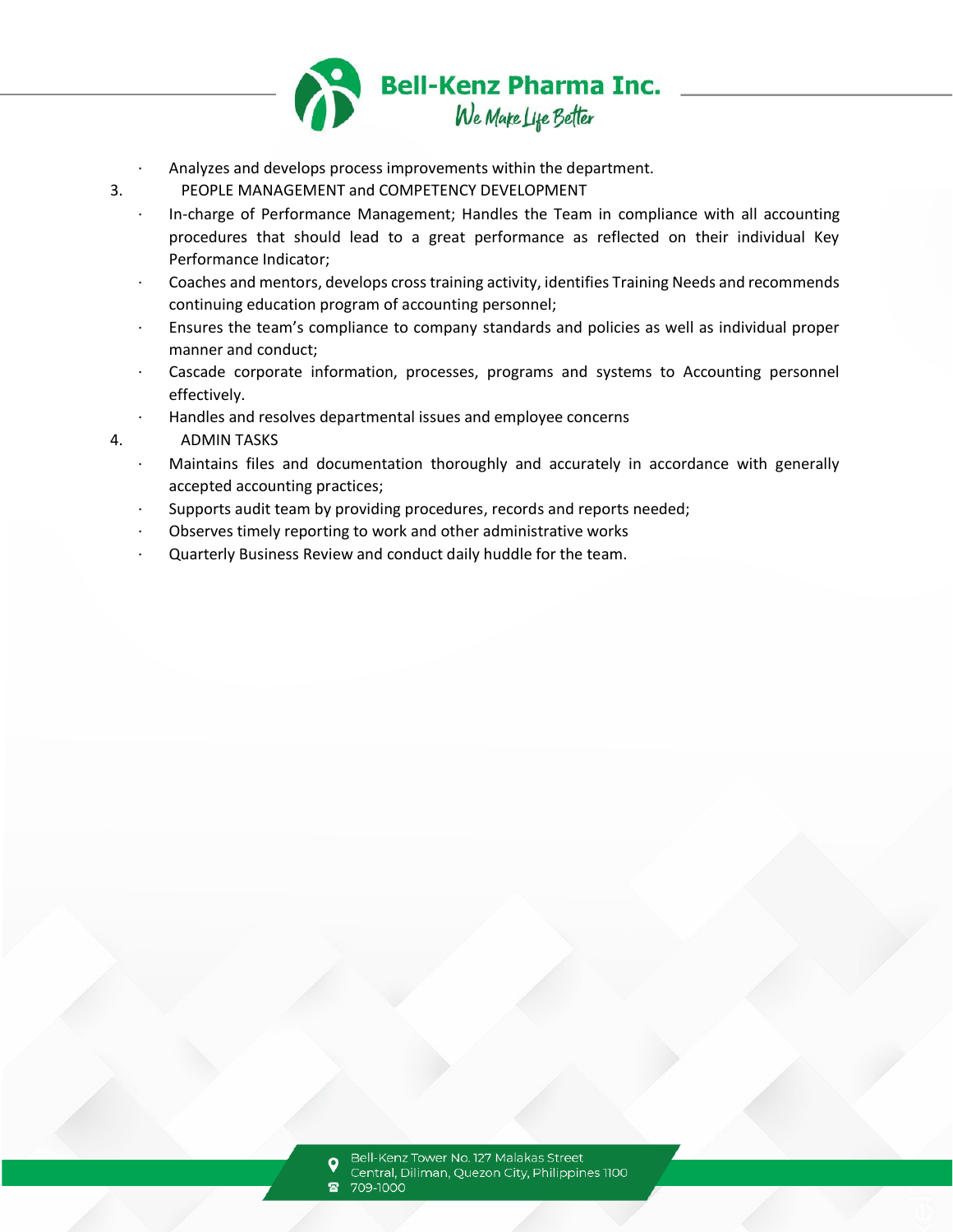

# Annex B **Tax Officer** Job Description

Qualifications:

- Graduate of Bachelor's degree in Accounting
- Must be a licensed CPA
- 2 years of experience in General Accounting
- 3 years of experience as a tax accountant or tax analyst

Responsibilities:

- Prepare and review working files and schedules for BIR Tax Return and Compliance
- Manage and maintain the company's working files for BIR reporting
- Determine tax savings, conduct research and recommend strategies that align with the business goal/improving reporting of company expenses.
- Maintain schedule and reconcile GL accounts used for Tax Payments & Credits (Input Vat, Output Vat, EWT, CWT, Income Tax, etc.)
- Draft Internal Memo and communicates BIR regulations affecting process & operations of the company.
- Plan and identify current company expenses which we could improve external reporting
- Recommend Improvement on the reporting and recording of transactions
- Keep updates on trends and changes related to taxes

Bell-Kenz Tower No. 127 Malakas Street Central, Diliman, Quezon City, Philippines 1100 709-1000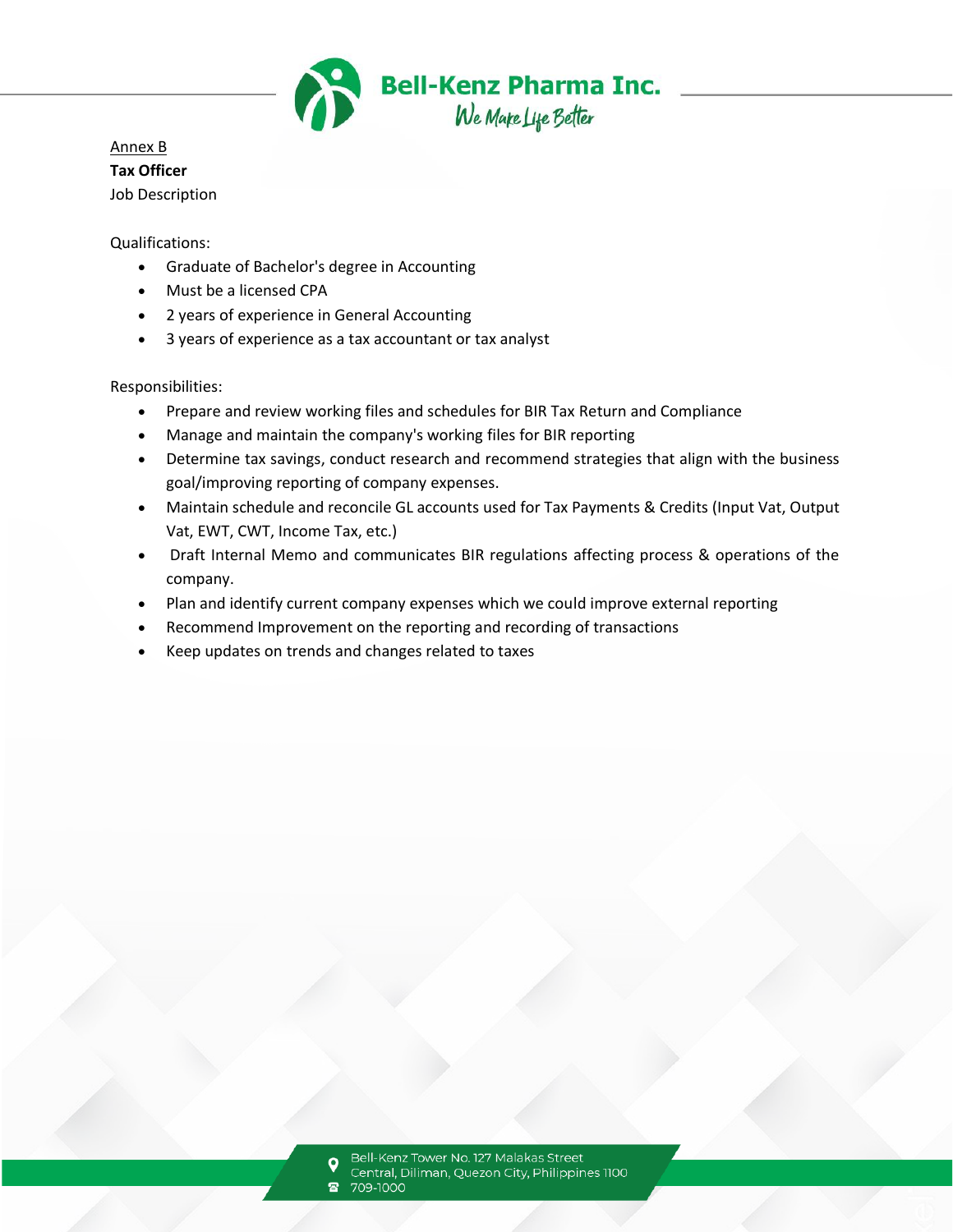

### Annex C

### **Internal Auditor**

### Job Description

An Internal Auditor would be tasked to assist the Auditing Supervisor to review, evaluate, and analyze the company's internal process in order to create implementation of audit plans and ensure that the internal company's processes are reliable and have the information report to the management.

Requirements

- Candidates must possess at least a Bachelor's Degree in Accountancy / Management Accounting / Internal Audit or equivalent
- At least 1-4 year(s) of experience in Audit / Risk Management / Compliance / Financial Analysis is required for this position
- Must be a licensed CPA or CIA
- Auditing skills, process, and techniques
- Assessment of possible risk and control
- Financial Analysis
- Project management
- Proficient in MS Office (Excel, Word, PowerPoint)
- Excellent analytical skills and critical thinking
- Knowledge for Audit System/Development
- Team player
- Can work extra hours
- Well disciplined
- Can do field work (preferred)

Responsibilities:

- Involved in the budgeting of the auditing projects and evaluate the annual plans of audit
- Initiate Internal audit controls for effective financial management
- Directs the overall performance of audit procedures, including identifying and defining issues, developing criteria, reviewing and analyzing evidence, and documenting processes and procedures
- Plan, organize and schedule audit programs
- Ensure completion of audits on time
- Review and assess completion of audits
- Analyze financial data, records, reports and statements
- Maintain and update financial databases, including audit findings
- Foster quality and continuous improvement in the organization's control processes
- Review operations to check if company programs, plans and objectives are achieved
- Checks if employees' actions are in compliance with policies, standards, procedures and applicable laws and regulations
	- Bell-Kenz Tower No. 127 Malakas Street
	- Central, Diliman, Quezon City, Philippines 1100
	- 709-1000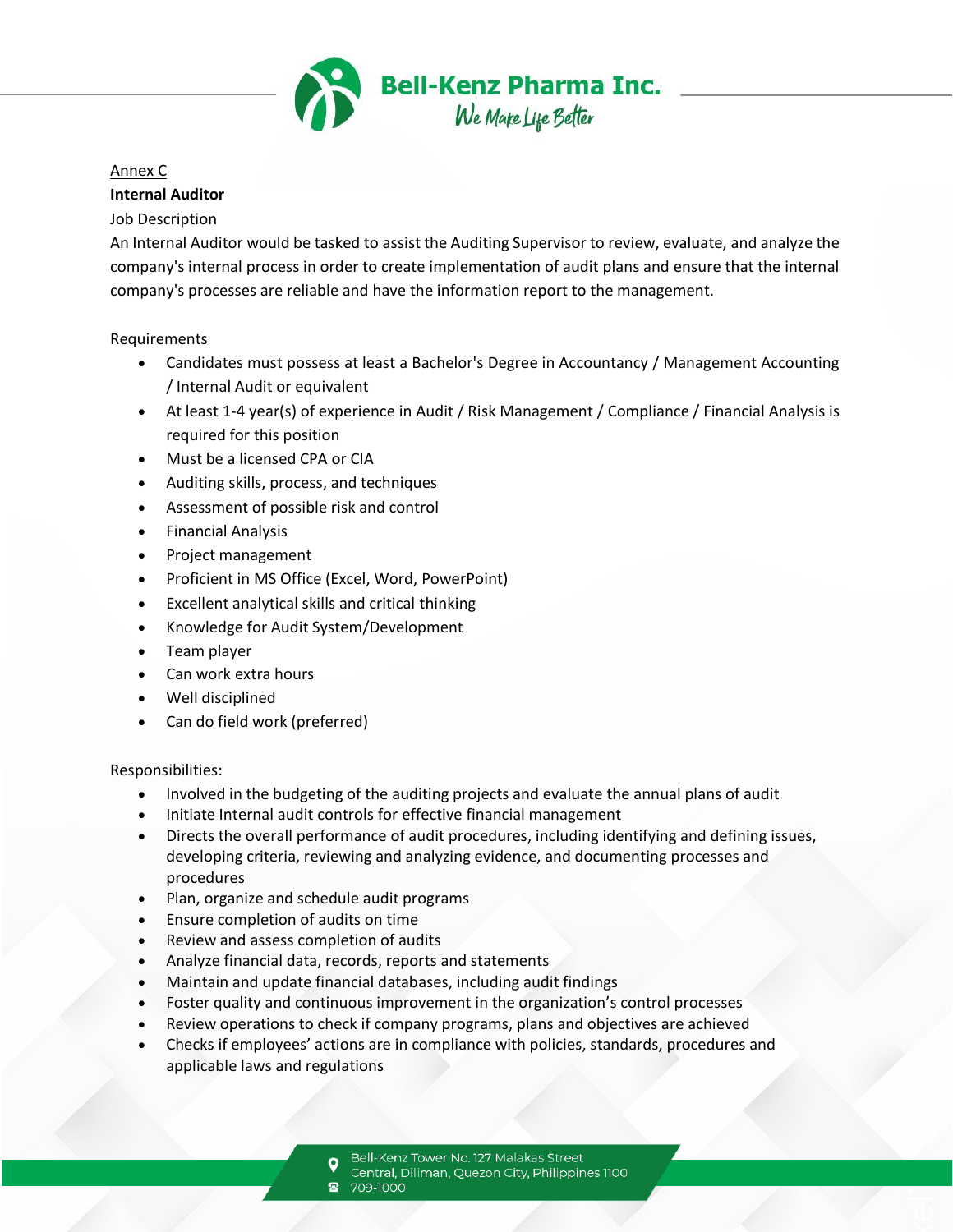

- Communicates the results of audit and consulting projects via written reports and oral presentations
- Manages audits of all employees including cash advances, liquidations, expense reports and collections
- Handle auditing of accounting entries, petty cash, and department budgets
- In-charge of audit and make confirmations of customers' accounts-sales, receivables, collections, payables among others
- Handles and heads audit of corporate matters such as shareholders equity, dividends, rebates and the like
- Directs audit staff in the planning, organizing, directing and monitoring of internal audit operations
- Reviews audit employees' work
- Mentor audit employees and conducts annual performance evaluations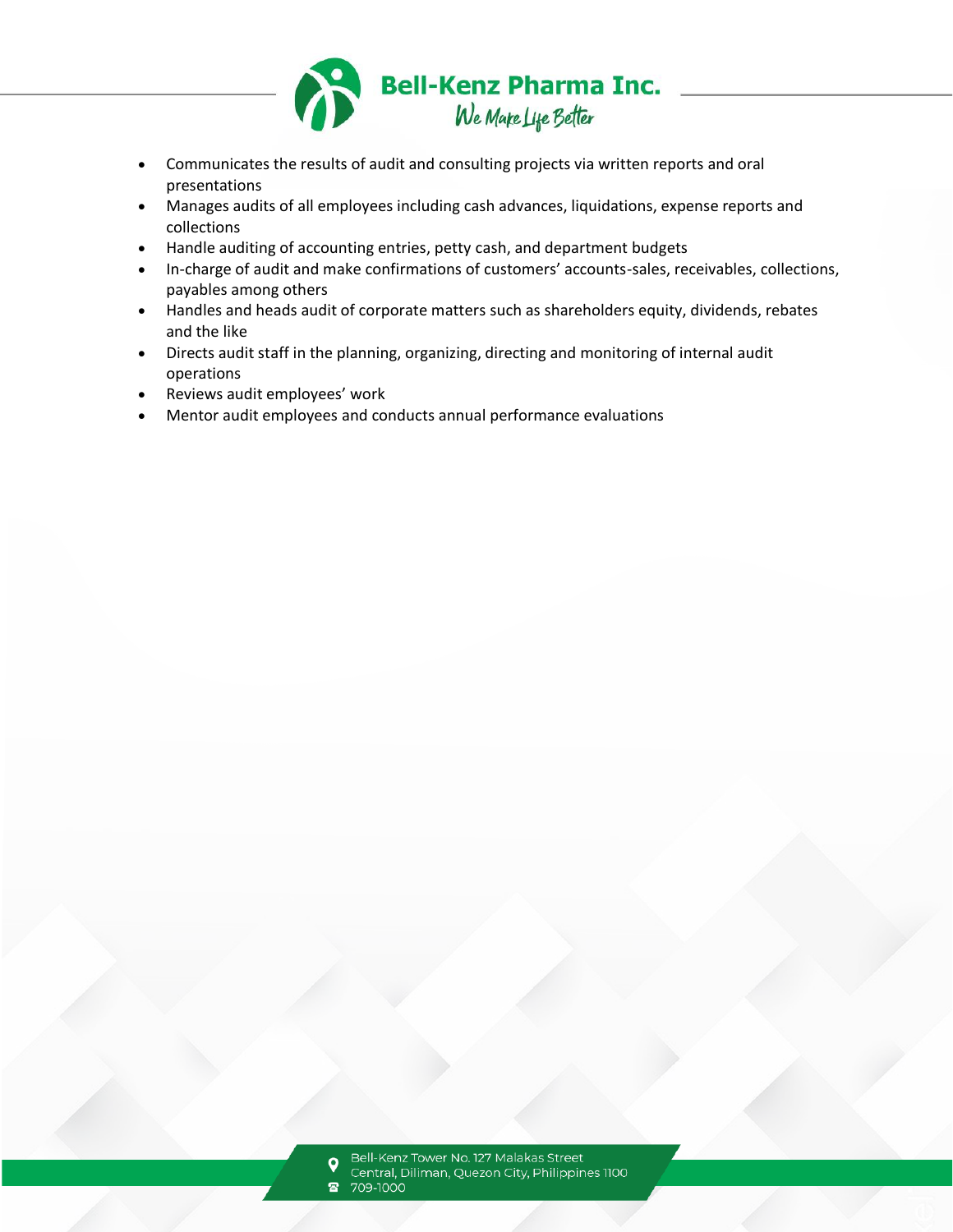

#### Annex D

### **Finance Officer**

### Job Description

Finance Officer shall analyze data by gathering, preparing and studying financial statements/analysis reports for decision support. He/she shall analyze results/variances, study the financial trend and prepare a recommendation report. He/she shall assist in forecasting, budgeting, profitability analysis and all other finance tasks assigned to him/her.

Qualifications

- Candidates must possess at least a Bachelor's degree in Accountancy/Finance or any related course
- CPA License is required
- Must have at least 5 years experience in Finance specialized job-In-depth knowledge with financial regulations and accounting process
- Must have at least 1-2 year(s) general experience in Accounting

## Responsibilities:

(1) ANALYSIS - Provide FINANCIAL ANALYSIS REPORT based on the historical financial data on Company's profitability, solvency, stability, liquidity, and other relevant ratio analysis.

- Prepare a comparative financial statement ratio based on the previous period or on the budget.
- Prepare comparative movements analysis (Based on the previous period or on the budget).
- Prepare a variance analysis of internal departments showing its effectiveness and efficiency.

# (2) DATA INTERPRETATION

- Evaluate and compare relative data and assemble spreadsheets, charts, and graphs used to illustrate results of financial and movement analysis.
- Describe and explain the nature and relevance of the mathematical comparison of the financial ratio analysis.
- Briefly describe and explain the major reasons for change in ratio and account movement.

# (3) FINDINGS AND RECOMMENDATION

- Creatively gives options and recommendation to reduce costs and improve financial performance.
- Incorporating the most relevant financial ratio applicable to the line of business.
- Recommending plans of actions for operational effectiveness and efficiency.

# (4) OTHER ASSIGNED TASKS

- Assisting in finance system improvement.
- Maintaining knowledge and stay abreast of developments with the BIR, SEC, and other relevant regulatory agencies.
- Recommending improvements on the internal control processes and financial reporting.
- Assisting on the development of financial strategies.

Bell-Kenz Tower No. 127 Malakas Street

- Central, Diliman, Quezon City, Philippines 1100
- 709-1000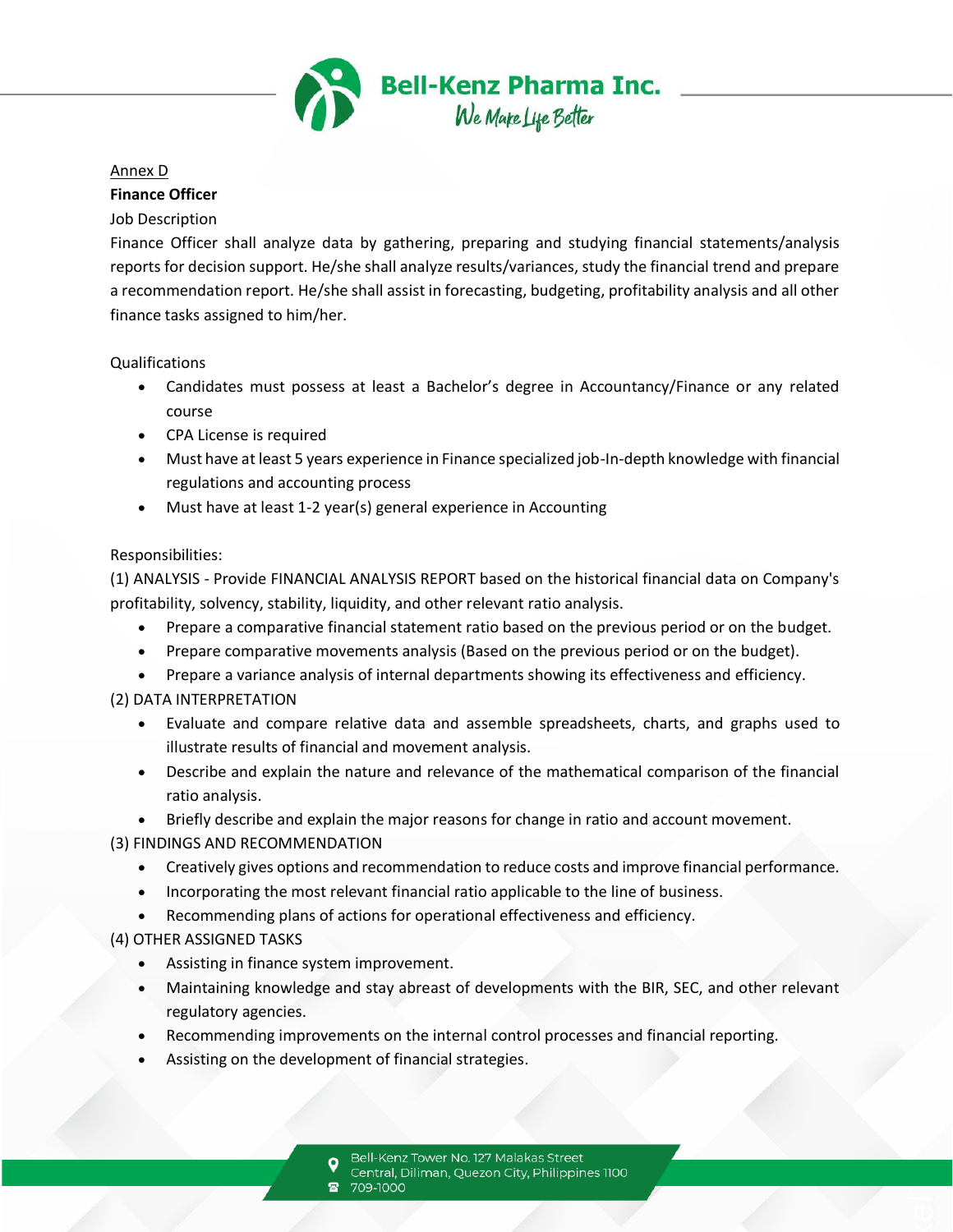

- Supporting the finance on the structure improvement.
- Helping the division achieve its goals.
- Ensuring that the financial reporting is in line with the relevant accounting and reporting standards.
- Participating on the budget, CVP, relevant costing, and capital budgeting analysis.
- Preparing of Financial Statements.
- Reviews payable vouchers and ensures that all disbursements are all valid and authorized.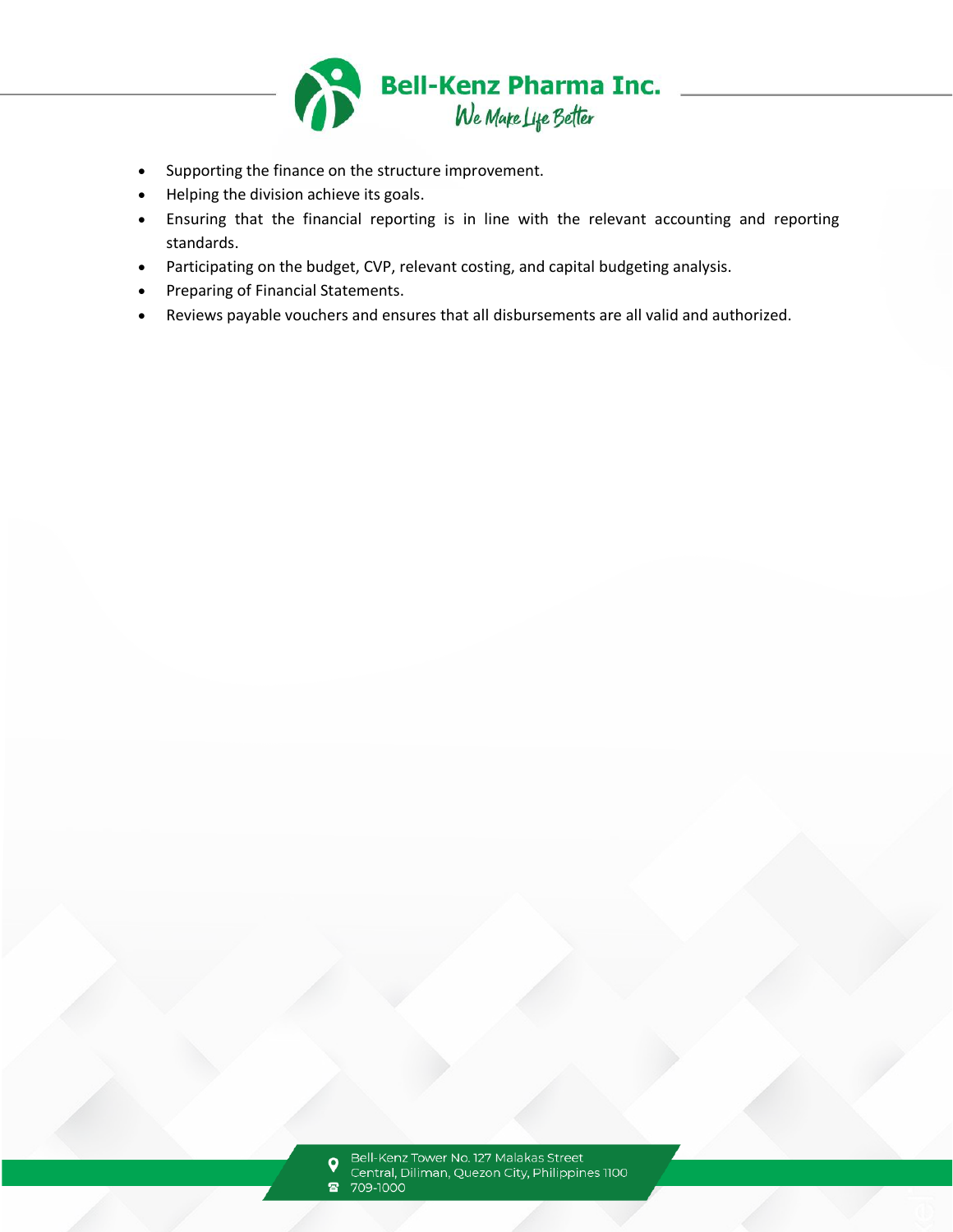

Annex E **Finance Analyst** Job Description

#### Qualifications

- 4-year degree in Accountancy or Finance-related course
- At least 1-2 years experience in general accounting
- Knowledge in accounting procedures and auditing
- Having a CPA license is an advantage

#### Responsibilities

- Preparation of financial analysis report, comparative financial statement, comparative movement analysis, and variance analysis
- Evaluation and comparison of relative data and assemble spreadsheets, charts, and graphs to illustrate results of financial and movement analysis.
- Able to describe and explain the nature and relevance of the mathematical comparison of the financial ratio analysis.
- Able to explain the major reasons for the change in ratio and account movement.
- Provide creative options and recommendations to reduce costs and improve financial performance.
- Incorporation of relevant financial ratio applicable to the line of business.
- Recommend plans of action for operational effectiveness and efficiency.
- Assisting in finance system improvement.
- Maintain knowledge and stay abreast of developments with the BIR, SEC, and other relevant regulatory agencies.
- Recommending improvements on the internal control processes and financial reporting.
- Assist in the development of financial strategies.
- Support the finance on the structure improvement.
- Ensure that the financial reporting is in line with the relevant accounting and reporting standards.
- Participate in the budget, CVP, relevant costing, and capital budgeting analysis.
- Preparation of Financial Statements.
- Reviews payable vouchers and ensures that all disbursements are valid and authorized.

709-1000